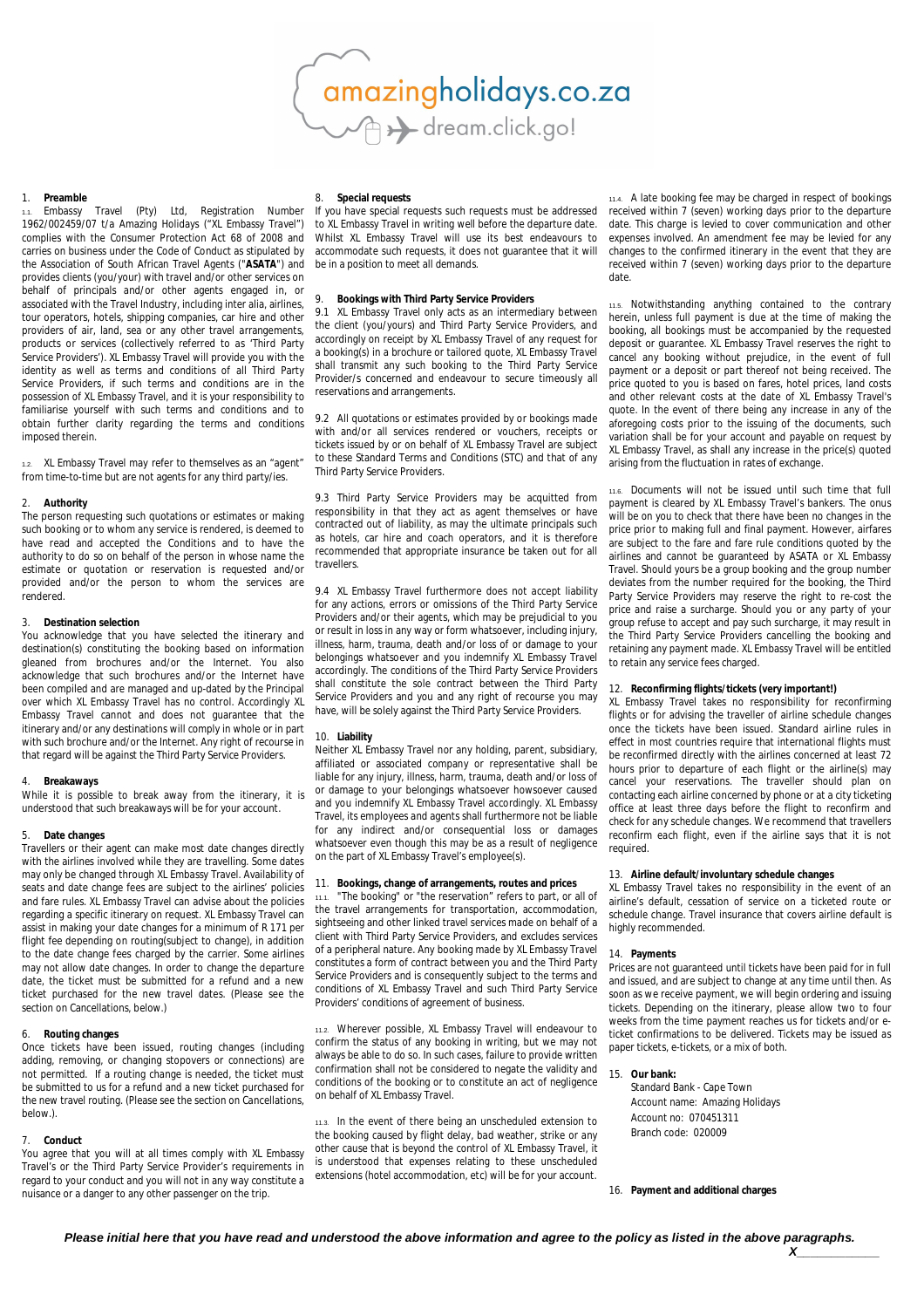16.1 Final payment for any booking must be made upon confirmation of the booking, unless specific arrangements have been made with XL Embassy Travel and such arrangement confirmed in writing by XL Embassy Travel. Final payment is based upon on the quoted and confirmed price, less any deposit paid, plus any additional charges that may have been incurred. Aside from passport, visa and other peripheral service fees (additional fees), XL Embassy Travel reserves the right to claim the late booking charges, communications, consultation, administration and amendment fees where applicable. If the final payment is not received on time, the travel documents can be delayed and may necessitate the use of a courier service, which will be for your account or XL Embassy Tryel may cancel the booking. Late payment may also result in cancellation of the reservation by the Third Party Service Providers.

16.2 When paying by credit card you will be required to complete XL Embassy Travel's credit card authorisation form and comply with the authorisation criteria as laid down by the respective Credit Card Companies and/or the International Air Transport Association (IATA).

16.3 Interest at 5% above the current prime bank overdraft rate charged by XL Embassy Travel's bank will automatically be applied to all overdue amounts. Any invoice and/or statement received by you shall be immediately payable in full and no deduction or alteration may be made by you should all or any part of the services booked by XL Embassy Travel be unused for any reason.

## 17. **The only forms of payment accepted by XL Embassy Travel are:**

- All major South African credit cards, if accompanied by satisfactory identification and a signed credit card authorisation form.
- Direct deposit cash only (deposit slips must be faxed or e mailed to XL Embassy Travel)
- Electronic funds transfer (proof of payment must to be faxed or e-mailed to XL Embassy Travel)

Documentation will only be issued once all funds have been cleared by XL Embassy Travel's bankers.

#### 18. **Insurance**

18.1 Assistance to obtain travel insurance in terms of Section 22 of the Tourism Act, 1993, is available on request. It shall not be obligatory upon XL Embassy Travel to effect insurance for you except upon detailed instructions given in writing by you and all insurance effected by XL Embassy Travel pursuant to such instruction will be subject to such exceptions and conditions as may be imposed by the insurance company or underwriters accepting the risk, and XL Embassy Travel shall not be obliged to obtain separate cover for any risks so excluded.

18.2 XL Embassy Travel shall not be under any obligation to affect a separate insurance for each customer, but may declare it on any open or general policy. Should the insurers dispute their liability for any reason, you will have recourse against the insurers only and XL Embassy Travel will not be under any responsibility or liability whatsoever in relation thereto, notwithstanding that the premium of the policy may not be at the same rate as that charged by XL Embassy Travel or paid to XL Embassy Travel by you.

18.3 XL Embassy Travel will not be responsible if you fail to take adequate insurance cover. Queries must be addressed to the principal insurer, as XL Embassy Travel shall not in any way be held responsible for any and/or all information advanced by its staff in this regard.

18.4 XL Embassy Travel strongly recommends that travel insurance be purchased for the duration of your journey. Insurance can only be purchased prior to departure. Insurance options should be discussed with your consultant. XL Embassy Travel urges you to take out additional insurance cover over and above the phase one insurance offered free as standard for international travel by the various credit card companies. Kindly check with your respective credit card company directly to obtain specific details of the complimentary cover.

#### 19. **Peripheral requirements**

19.1 XL Embassy Travel will endeavour to assist you in obtaining or meeting the requirements for passports, visas, health documents, insurance, foreign exchange, Reserve and other bank approvals, use of credit cards, customs and immigration regulations as well as other peripheral requirements or services falling outside the actual travel arrangements made with principals and other parties for whom XL Embassy Travel act as agents and referred to as "the

booking" or "the reservation", but due to the constant changing nature of such peripheral requirements and services, XL Embassy Travel cannot be held liable for ensuring that these requirements and services are provided correctly or timeously or at all, nor the accuracy of any information or any lack of information relating to such requirements and/or services.

#### 20. **Cancellation**

20.1 XL Embassy Travel will undertake to endeavour to provide the services required by the customer, but in the event of cancellation of the booking for any reason whatsoever, partially or in full, by or on behalf of you, XL Embassy Travel reserves the right to claim the services, administration, communication and cancellation charges which will, amongst other things, depend on the debits XL Embassy Travel receives from its suppliers. Failure to cancel will result in the total booking cost being payable. XL Embassy Travel reserves the right to discontinue and summarily cancel any agreement in respect of which payment has fallen in arrears, and in the event of this right being exercised, the full balance still owing shall immediately become due and payable on demand. **Any bookings cancelled after confirmation may be subject to a cancellation fee. These vary from Third Party Service Provider to Third Party Service Provider and should be verified at the time of booking. XL Embassy Travel will apply for the refund on your behalf however XL Embassy Travel is not responsible should this application be denied for any reason.**

20.2 **Some tickets are completely non-refundable according to airline fare rules. Cancellations for any reason whatsoever, including medical reasons, death in the family, strikes, wars, weather, natural disasters, airline default or government travel warnings will not entitle the you to any refund in the case of non-refundable tickets or waiving the cancellation penalties in the case that the tickets can be refunded. If tickets can be refunded, cancellation penalties can be up to 70% of the cost of the tickets and can take 6 (six) months to a year or longer to obtain. Trip cancellation and interruption insurance is therefore highly recommended. For the best coverage, travel insurance should be purchased at the same time as the airline tickets.**

## 21. **Verification of Travellers' Names and Travel Details**

It is important that you provide XL Embassy Travel with the travellers' names as per the passenger/s travel documents (South African ID or passport). Failure to do so could result in denied boarding or deportation due to name mismatch information. Please confirm that all of the travel arrangements, itinerary details and documents are correct. Once documents have been issued changes could incur financial penalties imposed by the service provider(s) and these will be payable by you.

#### 22. **Passports, visas & health**

22.1 You are responsible for obtaining any necessary visas and travel permits for all countries that you will be travelling to or transiting through, and for informing yourself/selves as to which countries/areas within countries require visas and/or special permits. Visa and entry requirements may vary depending on your nationality, the length of stay, and the purpose of the visit, among other factors. Visa information and visas can be obtained by contacting the Consulate or Embassy of the countries involved or from a visa service company. It is entirely your duty to ensure that all passports and visas are current, valid, obtained on time and will be valid for six months to one year after your return to home country and contain sufficient blank pages (for visa issuance) and that any vaccinations, inoculations, prophylactic (e.g. for malaria) and the like, where required, have been obtained. Please check the requirements with XL Embassy Travel before travelling. XL Embassy Travel are not lawyers, and nothing we say should be interpreted as legal advice concerning visas, entry requirements, immigration, or residency. XL Embassy Travel will endeavour to assist you but such assistance will be at XL Embassy Travel's discretion and you acknowledge that in doing so, XL Embassy Travel is not assuming any obligation or liability and you indemnify XL Embassy Travel against any consequences of non-compliance. It is your duty to familiarise yourself with the inherent dangers of and mental and/or physical condition required for your proposed travel arrangements.

22.2 **ASATA and XL Embassy Travel cannot be held responsible for:** Denial of your visa application for any reason; Delay of issuance of your visa by the relevant consulate or High Commission; Loss of your passport(s) by the consular offices and/or courier; Change in visa costs and requirements; Financial losses incurred as a result of a visa application being denied;

**PLEASE NOTE THAT A VISA DOES NOT GUARANTEE ENTRY TO ANY GIVEN COUNTRY AT POINT OF ENTRY.**

#### 23. **Malaria and other tropical diseases: WARNING**

Certain parts covered by your itinerary may be areas where there is a high-risk of malaria and other tropical diseases. We strongly recommend that the necessary precautions be taken in this regard and recommend that you check with your medical practitioner before departure or a medical practitioner well versed in tropical diseases immediately upon your arrival in Africa or any other tropical or sub-tropical destination. If you have not done so prior to departure, it is imperative you do so upon your return

## 24. **Other documents**

Other documents that may be required for your journey are your identity document, an international driver's licence, inoculation certificates and hotel, car and tour vouchers. Please ensure that you check all of these documents, at the time of issue where applicable, prior to your departure.

## 25. **Third party service providers default/involuntary schedule changes**

ASATA and XL Embassy Travel takes no responsibility in the event of an airline or any other third party's default, cessation of service on a ticketed route or schedule change. Travel insurance that covers this default is highly recommended.

#### 26. **Refunds**

**Airline tickets presented for refund are subject to delays of approximately 2 weeks but could take longer. XL Embassy Travel is unable to refund monies before receipt of funds from the relevant Third Party Service Providers. All refunds are subject to a 10% administration fee, which is calculated on the value of the ticket submitted for refund or the amount of the refund claimed, whichever is the larger amount. This fee is over and above any cancellation fee which may be charged by the Third Party Service Provider to whom the refund is submitted. Refunds by the Third Party Service Provider will be subject to their terms and conditions which you are responsible for familiarising yourself with. XL Embassy Travel, as an intermediary, can only assist in processing and following up on your refund. In no way whatsoever does XL Embassy Travel or any of its employees guarantee a refund unless it is reduced to writing and provided by the Third Party Service Provider.**

#### 27. **Foreign currency**

**This may be purchased up to 60 days prior to departure. You can place your foreign exchange order with your XL Embassy Travel travel consultant. Foreign exchange regulation compliance is your exclusive duty. This will apply especially when you instruct XL Embassy Travel to make and pay for travel arrangements on the Internet.**

# 28. **Confidentiality**

**Subject to statutory constraints or compliance with an order of court, XL Embassy Travel undertakes to deal with all your information of a personal nature on a strictly confidential basis.**

#### 29. **Internet bookings**

**If you request or instruct XL Embassy Travel to make bookings via the Internet, you irrevocably authorise XL Embassy Travel to do the following on your behalf:**

- **(1) make any selections of and for the booking;**
- 
- **(2) make payments; and (3) accept booking conditions.**

**You also consent and acknowledge to having read the terms and conditions, including the fare rules for the airlines in question, and irrevocably consent to being bound thereto.**

#### 30 **.E-Ticketing**

**You must be ready to show your identity document/passport and that of each member of your party and possibly your credit card at the check-in counter of the airline concerned. Please note that airlines also require presentation of your identity document / passport at the time of boarding.**

## 31. **Important notes**

**Airlines reserve the right to withdraw airfares without notice. We cannot guarantee airfares, airport taxes and fuel surcharges until paid in full and the air tickets have been issued. Certain destinations may also require a departure tax which is payable locally upon departure in cash. These are not included in the prices quoted. Prices are subject to change without notice until payment has been received in full, whether a reservation has been made or not. By accepting** 

*Please initial here that you have read and understood the above information and agree to the policy as listed in the above paragraphs.* 

*X\_\_\_\_\_\_\_\_\_\_\_\_*